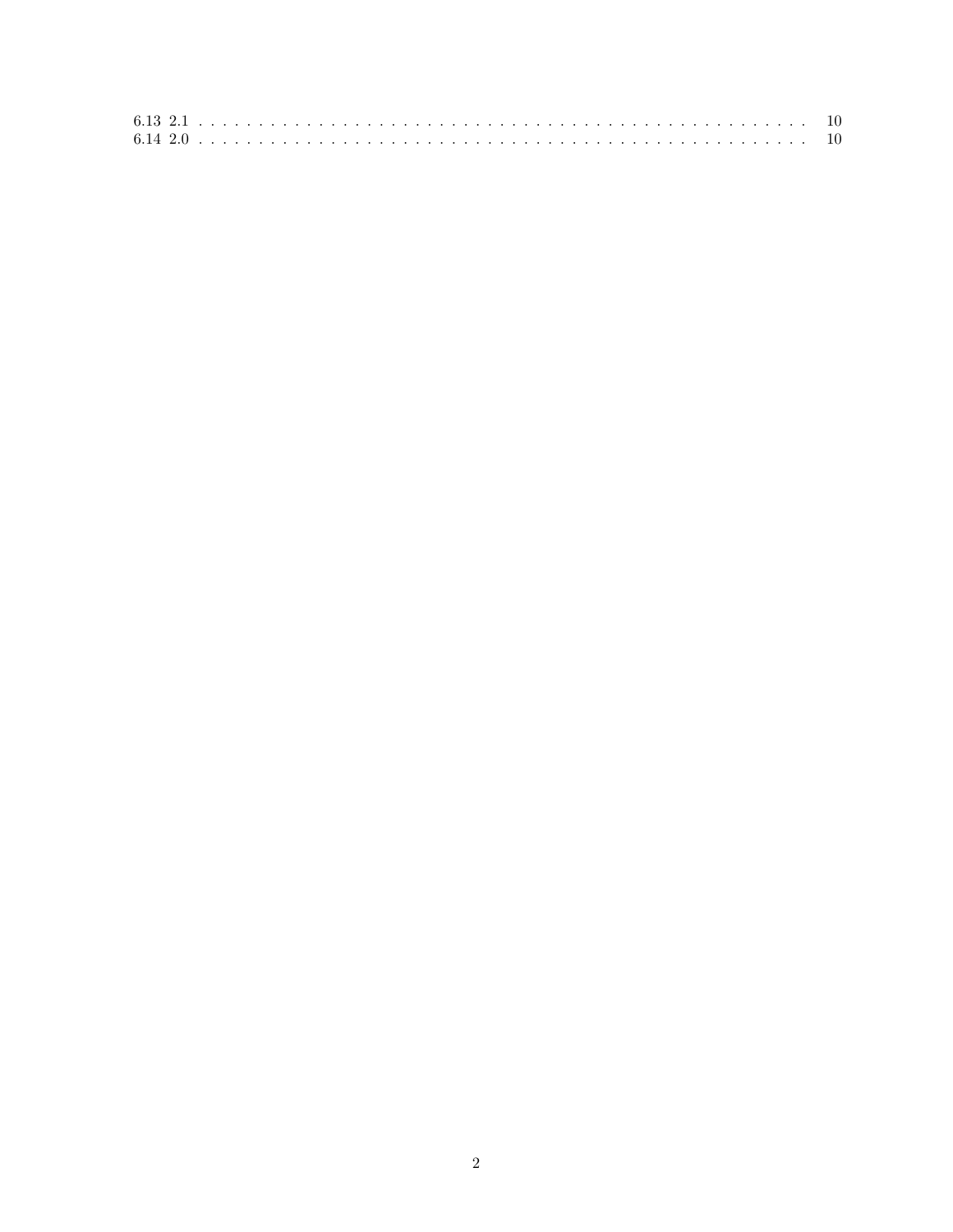# <span id="page-2-0"></span>**1 ConvertWithMoss**

Converts multisamples in a specific source format to a different destination format. Furthermore, it can create multisample files from plain WAV files.

# <span id="page-2-1"></span>**2 Installation**

Run the matching installer for your operating system. After that you can start the application ConvertWith-Moss.

**IMPORTANT: Macos Mojave**: Mojave prevents now software to run which is not authorized by Apple. But instead of telling you so, you get an error that the files are corrupted (so, your OS is lying to you now. . . ).

To fix it open the Terminal app and enter the application folder:

cd /Applications/ConvertWithMoss.app

Then remove the evil flag with:

sudo xattr -rc .

```
[Enter your administrator password to execute the command]
```
Since this seems not to work for everybody, there is another solution:

Temporarily, disable the Gatekeeper with

```
sudo spctl --master-disable
```
Open the application (should work now). Close it and enable Gatekeeper again to feel safe...

sudo spctl --master-enable

The application should now run also with Gatekeeper enabled.

Finally, have fun.

# <span id="page-2-2"></span>**3 Parameters respected for the conversion**

The conversion process reads and write metadata (name, category, creator, description and keywords) if supported by the format. If the source format does not support the information a guessing algorithm is applied to the name.

Furthermore, samples can be grouped in velocity layers and key ranges. Each sample can have 1 or no loop and parameters for pitch and different playback parameters.

The converter does not support any sophisticated synthesizer parameters like envelopes, filters or modulation.

# <span id="page-2-3"></span>**4 Usage**

- 1. Select a source folder, which contains one or multiple folders with multisamples in the selected source format. The files can also be located in sub-folders.
- 2. Select the output folder where you want to create the multisamples. This folder must be empty. You can add a non-existing folder to the name, which then is automatically created. E.g. you could select the Desktop and then add a folder *Conversions*.
- 3. Press the *Convert* button to start the conversion. The progress is shown with notification messages in the log area, which you should check for potential errors like defect source files, skipped folder, etc. Alternatively, press *Analyse* to execute the same process as *Convert* but does not write any files. Use this to check for errors before finally running the conversion.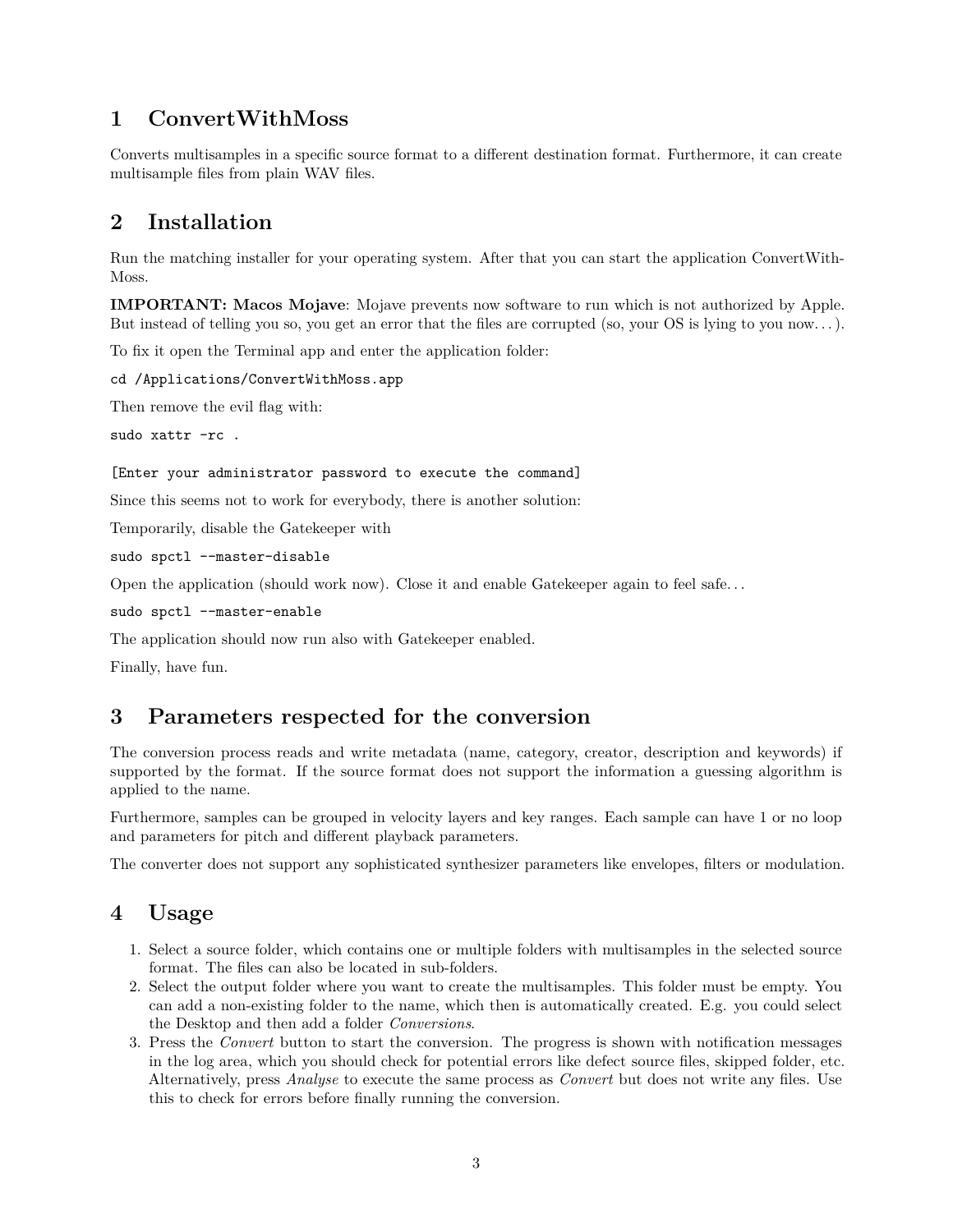# <span id="page-3-0"></span>**4.1 Options**

- **Create folder structure**: If enabled, sub-folders from the source folder are created as well in the output folder. For example, if I select my whole "Sounds" folder, there are sub-folders like "Sounds\07 Synth\Lead\01W Emerson'70 Samples". In that case the output folder would contain e.g. "07 Synth\Lead\01W Emerson'70.multisample" if Bitwig multisample is selected as the destination format.
- **Add new files**: Starts the conversion even if the output folder is not empty but only adds files which are not already present.

# <span id="page-3-1"></span>**5 Supported formats**

The following multisample formats are supported as the source format:

- 1. WAV files (\*.wav)
- 2. Bitwig Studio multisample (\*.multisample)
- 3. SFZ (\*.sfz)
- 4. SoundFont 2 (\*.sf2)
- 5. DecentSampler (*.dspreset,* .dslibrary)
- 6. Akai MPC Keygroups (\*.xpm)
- 7. Korg wavestate/modwave (\*.korgmultisample)
- 8. Korg KMP/KSF (\*.KMP)

The following multisample formats are supported as the destination format:

- 1. WAV files (\*.wav)
- 2. Bitwig Studio multisample (\*.multisample)
- 3. SFZ (\*.sfz)
- 4. DecentSampler (*.dspreset,* .dslibrary)
- 5. Akai MPC Keygroups (\*.xpm)
- 6. Korg wavestate/modwave (\*.korgmultisample)
- 7. Korg KMP/KSF (\*.KMP)

# <span id="page-3-2"></span>**5.1 Source formats**

The following multisample formats can be the source of a conversion.

#### <span id="page-3-3"></span>**5.1.1 Plain WAV files**

This is not a multisample format but a clever algorithm tries to detect the necessary information from each multisample file. It uses metadata found int the WAV file or from its' name.

WAV file can contain different sample formats. This converter supports (split) stereo uncompressed and IEEE float 32 bit formats.

All WAV files located in the same folder are considered as a part of one multisample. You can also select a top folder. If you do so, all sub-folders are checked for potential multisample folders. The algorithm tries to detect as much metadata as possible from the WAV files:

- Notes are first detected from the sample chunk in the wave file (if present). If this is not set different parser settings are tried on the file name to detect a note name (or MIDI note value).
- The category is tried to be extracted from the file name. If this fails it tries with the folder names (e.g. you might have sorted your lead sounds in a folder called *Lead*). Furthermore, several synonyms and abbreviations are considered (e.g. Solo as a synonym for Lead).
- Characterizations like *hard* are tried to be extracted with a similar algorithm as for the category.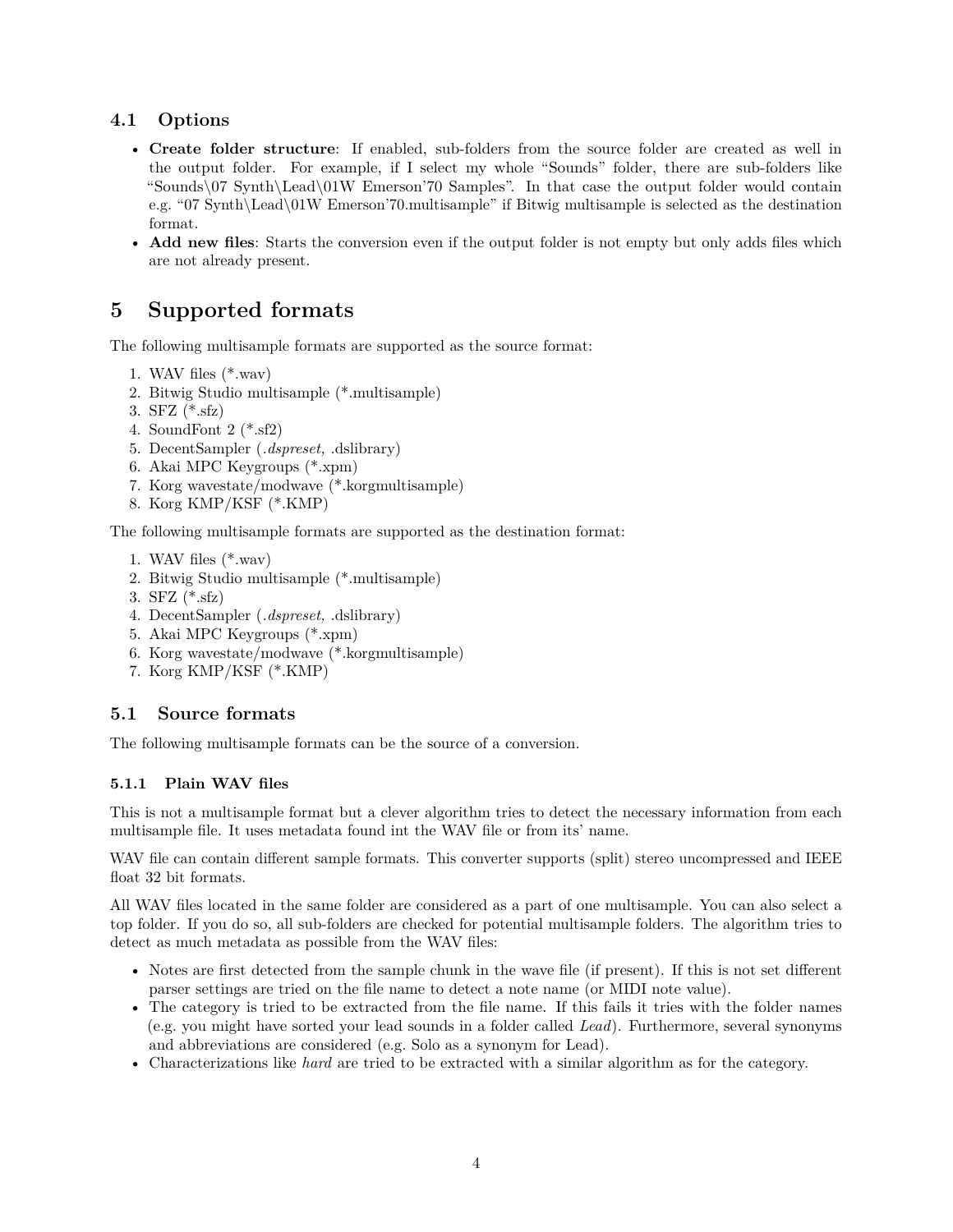**5.1.1.1 Velocity layers** Detected velocity layers will be equally distributed across the velocity range. E.g. if 2 layers are detected the first will be mapped to the velocity range of 0-63 and the second to 64-127.

- Detection pattern: Comma separated list of patterns to detect velocity layers. The pattern must contain a star character ("\*"), which indicates the position which contains the layer number.
- Order of layer numbering: Enable to map velocity layers inversed. This means that the highest number will be mapped to the lowest velocity range.

**5.1.1.2 Mono Splits** Stereo samples might be split up into 2 mono files (the left and right channel). This tool will combine them into a stereo file.

- Left channel detection pattern: Comma separated list of patterns to detect the left channel from the filename. E.g. "\_L".
- Only WAV files in Mono or Stereo are supported.

#### **5.1.1.3 Options**

- Prefer folder name: If enabled the name of the multisample will be extracted from the folder instead of the sample names.
- Default creator: The name which is set as the creator of the multisamples, if no creator tag could be found.
- Creator tag(s): Here you can set a number of creator names, which need to be separated by comma. You can also use this to look up other things. For example, I set the names of the synthesizers which I sampled. My string looks like: "01W,FM8,Pro-53,Virus B,XV" (without the quotes).
- Crossfade notes: You can automatically create crossfades between the different note ranges. This makes especially sense if you only sampled a couple of notes. Set the number of notes, which should be crossfaded between two samples (0-127). If you set a too high number the crossfade is automatically limited to the maximum number of notes between the two neighbouring samples.
- Crossfade velocities: You can automatically create crossfades between the different velocity layers. This makes especially sense if you sampled several sample layers with different velocity values. Set the number of velocity steps (0-127), which should be crossfaded between two samples. If you set a too high number the crossfade is automatically limited to the maximum number of velocity steps between the two neighbouring samples.
- Postfix text to remove: The algorithm automatically removes the note information to extract the name of the multisample but there might be further text at the end of the name, which you might want to remove. For example the multisamples I created with SampleRobot have a layer information like "\_ms0\_0". You can set a comma separated list of such postfix texts in that field.

#### <span id="page-4-0"></span>**5.1.2 Bitwig Studio multisample**

The parser can read all information from Bitwig Studio multisamples except the layer color, select and parameter 1 to 3, which are not mappable.

A Bitwig multisample file is a zip archive which contains all samples in WAV format and a metadata file in XML format. This converter supports (split) stereo uncompressed and IEEE float 32 bit formats for the WAV files.

#### <span id="page-4-1"></span>**5.1.3 SFZ**

The SFZ format is a file format to define how a collection of samples are arranged for performance. The goal behind the SFZ format is to provide a free, simple, minimalistic and expandable format to arrange, distribute and use audio samples with the highest possible quality and the highest possible performance flexibility (cited from https://sfzformat.com/).

The SFZ file contains only the description of the multisample. The related samples are normally kept in a separate folder. The converter supports only samples in WAV format encoded as (split) stereo uncompressed and IEEE float 32 bit format.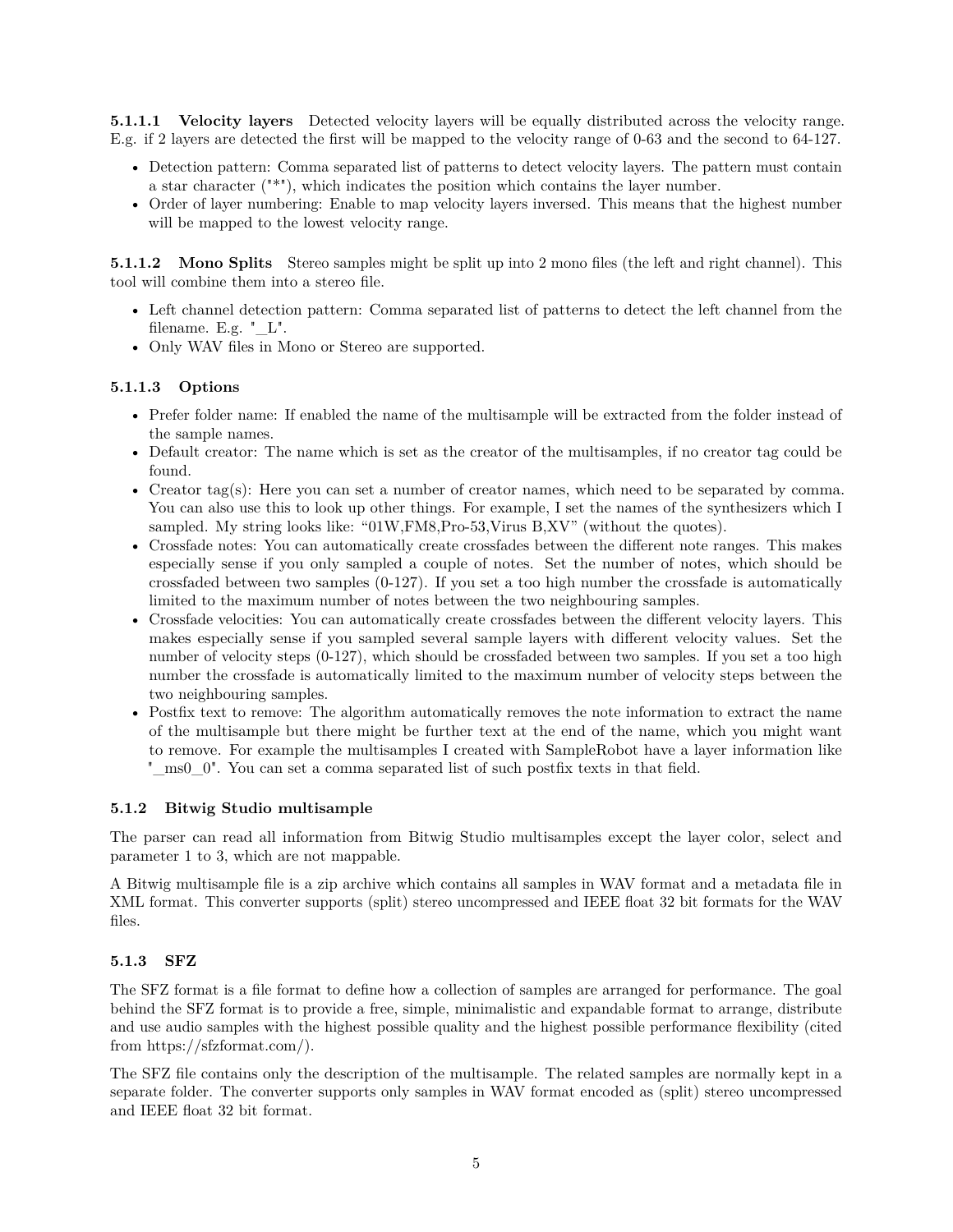There are currently no metadata fields (category, creator, etc.) specified in the format. Therefore, the same guessing logic is applied as with plain WAV files (see the metadata parameters of WAV above for an explanation).

#### <span id="page-5-0"></span>**5.1.4 SoundFont 2**

The original SoundFont file format was developed in the early 1990s by E-mu Systems and Creative Labs. It was first used on the Sound Blaster AWE32 sound card for its General MIDI support.

A SoundFont can contain several presets grouped into banks. Presets refer to one or more instruments which are distributed over a keyboard by key and velocity ranges. The sample data contained in the file is in mono or split stereo with 16 or 24 bit.

The conversion process creates one destination file for each preset found in a SoundFont file. The mono files are combined into stereo files. If the left and right channel mono samples contain different loops, the loop of the left channel is used.

### <span id="page-5-1"></span>**5.1.5 DecentSampler**

The Decent Sampler plugin is a free (but closed source) sample player plugin that allows you to play sample libraries in the DecentSampler format (files with extensions: dspreset and dslibrary). See https://www.decentsamples.com/product/decent-sampler-plugin/ The format specification is available here: https://www.decentsamples.com/wp-content/uploads/2020/06/format-documentation.html#the-sampleelement

A preset file contains a single preset. A dspreset file contains only the description of the multisample. The related samples are normally kept in a separate folder. Only WAV files are supported. A dslibrary file contains several dspreset files incl. the samples compressed in ZIP format.

There are currently no metadata fields (category, creator, etc.) specified in the format. Therefore, the same guessing logic is applied as with plain WAV files (see the metadata parameters of WAV above for an explanation).

# <span id="page-5-2"></span>**5.1.6 Akai MPC Keygroups / Drum**

A MPC Keygroup or MPC Drum setup is stored in a folder. It contains a description file (.xpm) and the sample files (.WAV). Both keygroup and drum types are supported.

There are currently no metadata fields (category, creator, etc.) specified in the format. Therefore, the same guessing logic is applied as with plain WAV files (see the metadata parameters of WAV above for an explanation).

#### <span id="page-5-3"></span>**5.1.7 Korg wavestate/modwave**

The korgmultisample format is currently used by the Korg wavestate and modwave keyboards. Files in that format (\*.korgmultisample) can be opened with the Korg Sample Builder software and transferred to the keyboard.

Since the format is pretty simple all data stored in the file is available for the conversion.

#### <span id="page-5-4"></span>**5.1.8 Korg KMP/KSF**

The KMP/KSF format (\*.KMP) was first introduced in the Korg Trinity workstation (1995) and since then supported in many Korg workstations and entertainment keyboards up to the latest Korg Nautilus (2020). The following keyboards are known to support the format:

- Trinity
- Triton
- OASYS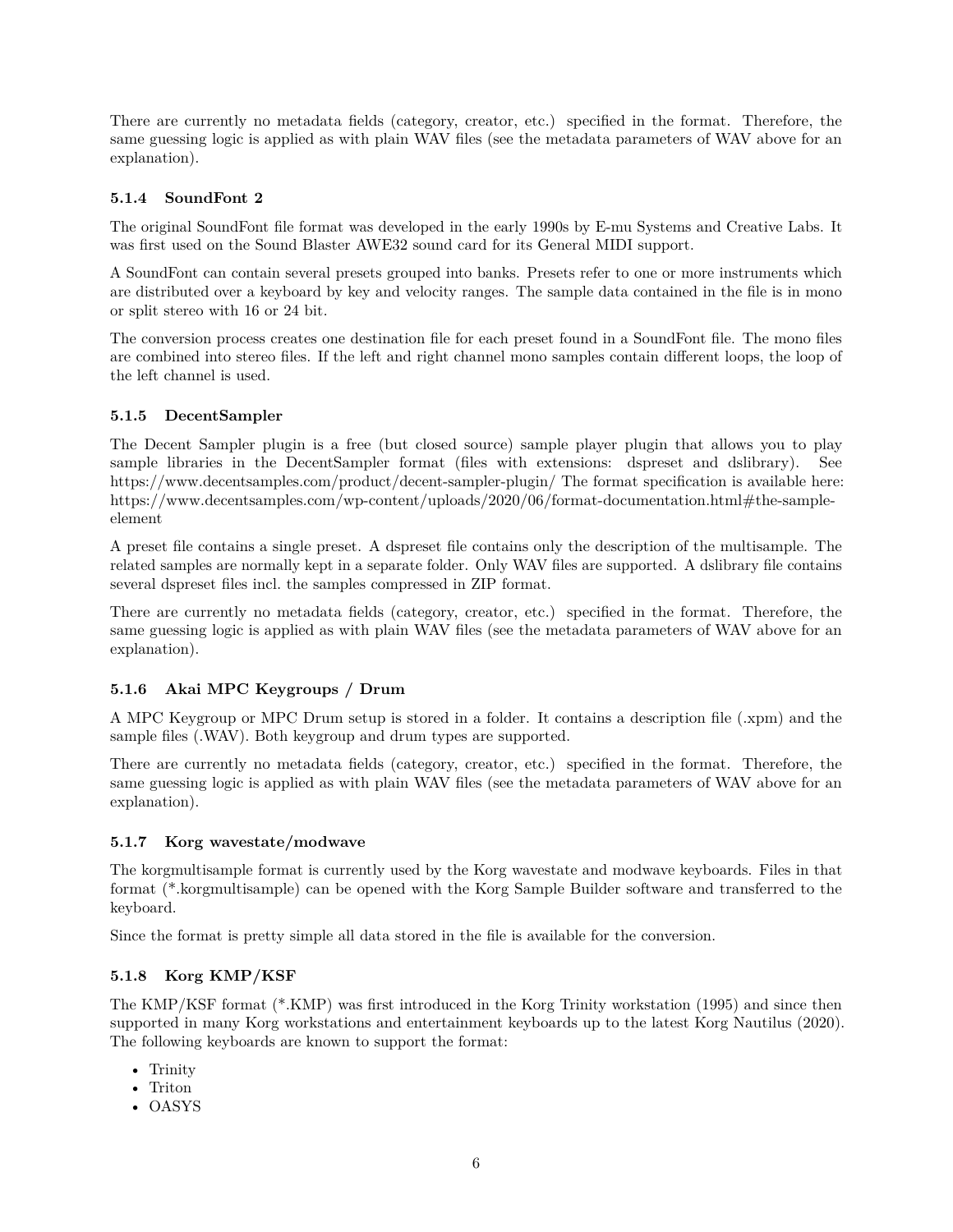- M3
- Kronos
- KROSS (only for pads)
- PA1X/PA800/PA2X/PA3X/PA4X
- Nautilus

The format is documented in detail in the appendix of the respective parameter guides. The KMP format contains only 1 layer of a multisample, which means there are only key splits but no velocity layers. The file references several KSF files which contain the sample data for each key region.

# <span id="page-6-0"></span>**5.2 Destination formats**

The following multisample formats can be the destination of a conversion.

### <span id="page-6-1"></span>**5.2.1 Plain WAV files**

Only stores the WAV files from the source format in a sub-folder. Use e.g. to extract the audio files from a SF2 file.

#### <span id="page-6-2"></span>**5.2.2 Bitwig Studio multisample**

This format can be loaded in the Bitwig Sampler device. It supports multiple layers, key and velocity crossfades as well as several metadata information: creator, sound category and keywords.

#### <span id="page-6-3"></span>**5.2.3 SFZ**

Writes a SFZ file (see above) and puts all samples in a sub-folder with the same name.

#### <span id="page-6-4"></span>**5.2.4 DecentSampler**

Writes a dspreset or dslibrary file (see above) depending out the setting. Samples are stored in a sub-folder with the same name.

Further options:

- Make monophonic: Restricts the sound to 1 note, use e.g. for lead sounds.
- Add envelope: Create 4 knobs to edit the amplitude envelope.
- Add filter: Adds a low pass filter and creates a cutoff and resonance knob for it.
- Add reverb: Adds a reverb effect and creates two parameter knobs for it.

#### <span id="page-6-5"></span>**5.2.5 Akai MPC Keygroups**

A MPC Keygroup is stored in a folder. It contains a description file (.xpm) and the sample files (.WAV). This format has some restrictions:

- A round robin keygroup can only contain up to 4 layers. An error is displayed in this case but the file is converted anyway.
- Only 128 keygroups are allowed. An error is displayed in this case but the file is written anyway but might not be loadable.

#### <span id="page-6-6"></span>**5.2.6 Korg wavestate/modwave (\*.korgmultisample)**

The korgmultisample format is currently used by the Korg wavestate and modwave keyboards. Files in that format can be opened with the Korg Sample Builder software and transferred to the keyboard.

Since the format supports only one layer of a multisample, multiple files are created for each layer available in the source. If there is more than one layer in the source the name of the created file has the velocity range of the layer added. Using that information a multisample with up to 4 layers can be created as Performance in the device.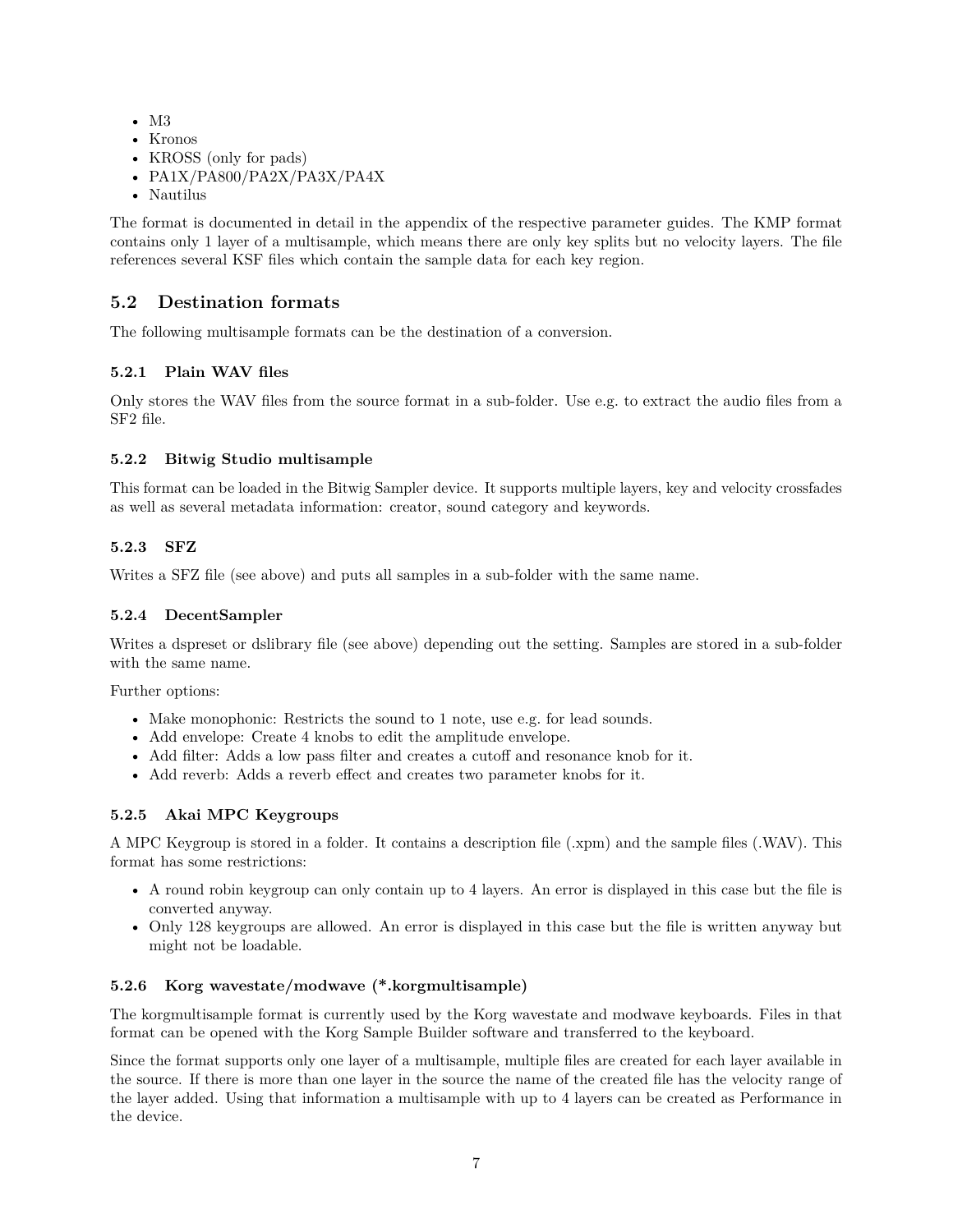### <span id="page-7-0"></span>**5.2.7 Korg KMP/KSF**

Since the KMP format can only contain 1 layer of a multisample, sources with multiple velocity layers are split up into several KMP files. Due to limitations of the format only uncompressed 8 or 16 bit samples up to 48kHz are supported.

# <span id="page-7-1"></span>**6 Changes**

### <span id="page-7-2"></span>**6.1 5.1**

- New: WAV files are added as destination format e.g. in case you only want to extract WAV files from SF2 files.
- New: Store WAV ending in lower-case when converted from MPC Keygroups.
- Fixed: (Bitwig) Multisample files must not be compressed for faster access. Bitwig can also handle compressed files but other hosts supporting the format might fail. If you created Multisample files with this converter, simply run a new conversion on them with Multisample as source and destination to fix the issue.
- Fixed: Created (Bitwig) Multisample metadata file contained wrong group indices (off by 1).

# <span id="page-7-3"></span>**6.2 5.0**

- New: Added reading/writing of Korg KMP/KSF files.
- New: Added icons to the buttons.

# <span id="page-7-4"></span>**6.3 4.7.1**

- Fixed: Name detection was broken (if 'Prefer folder name' was off).
- Fixed: Akai XPM: Velocity range was not read correctly.

# <span id="page-7-5"></span>**6.4 4.7**

- New: WAV: Layer detection pattern fields are now checked to contain a '\*'.
- Fixed: WAV: Having the layer detection pattern field empty led to undetectable MIDI notes.
- Fixed: WAV: The order of potential note names in file names could have been wrong and therefore a detection could fail.

# <span id="page-7-6"></span>**6.5 4.6**

- New: SF2, SFZ, MPC: Support for Pitch bend range settings.
- New: SF2, SFZ, Decent Sampler, MPC: Support for filter settings (incl. filter envelope).
- New: SF2, SFZ, MPC: Support for Pitch envelope settings.
- Fixed: SFZ: Logging of unsupported opcodes did add up.
- Fixed: SFZ: Sample paths in metadata now always use forward slash.
- Fixed: Decent Sampler: Sample files from dslibrary could not be written.
- Fixed: Decent Sampler: Tuning was not read correctly (off by factor 100).
- Fixed: Decent Sampler: Round-robin was not read and not written correctly.

### <span id="page-7-7"></span>**6.6 4.5**

- New: Support for amplitude envelope: Decent Sampler, MPC Keygroups, SFZ: read/write; SF2: read
- New: Decent Sampler: Support 'tuning' and 'groupTuning' on group tags as well as 'globalTuning' on the groups tag.
- New: SF2: Support initialAttenuation generator.
- Fixed: SF2: Sample files extracted from Sf2 were always set as 44.1kHz.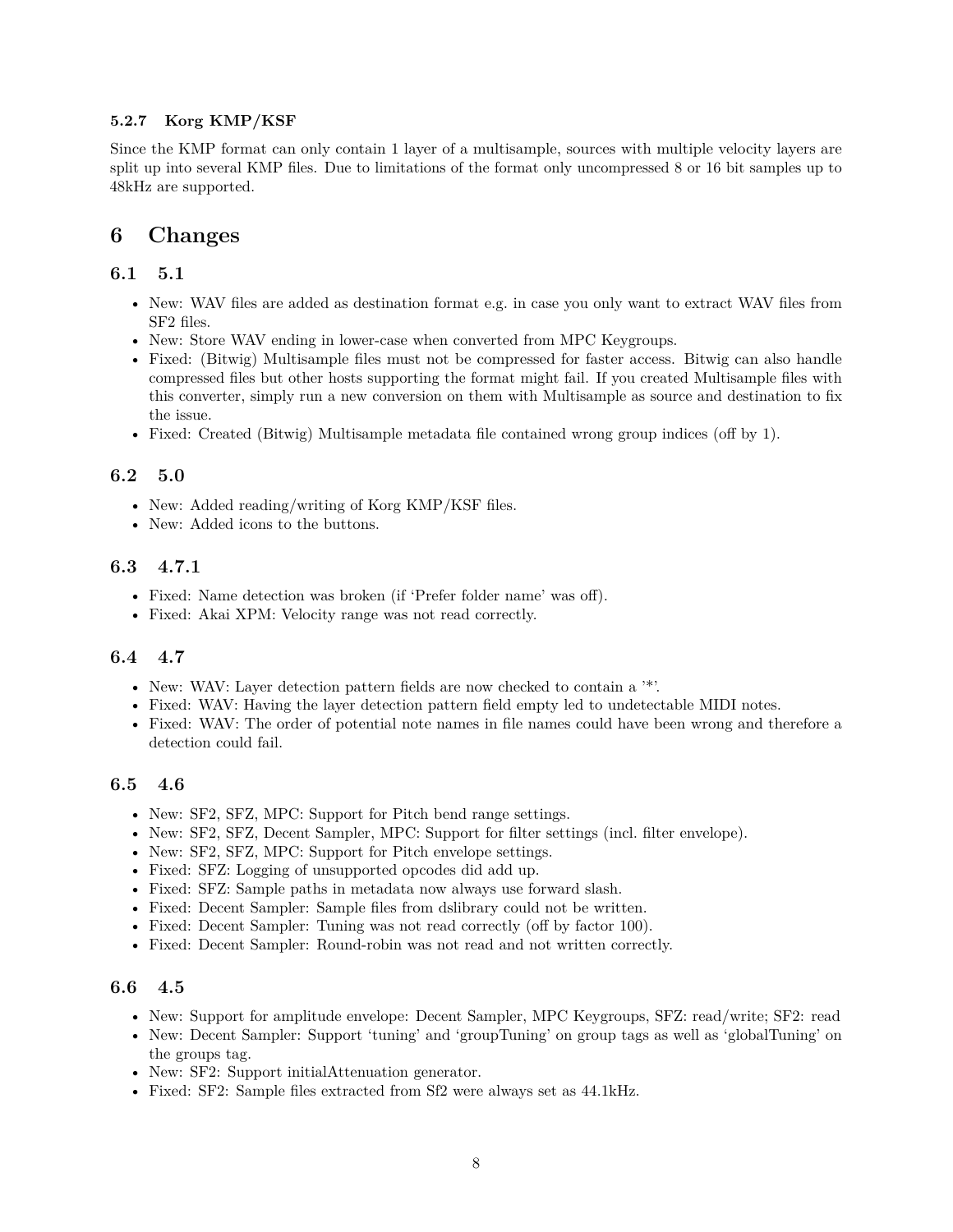- Fixed: SFZ: Presets with illegal characters were corrected for the sample folder name but not in the SFZ file reference.
- Fixed: SFZ: Loop attributes were not read when loop type was missing.
- Fixed: SFZ: Loop attribute alternative names loopstart, loopend were not read.
- Fixed: SFZ: Loop was not set to off when no loop was present.
- Fixed: MPC Keygroups: Loop end was not set correctly if different from sample end.
- Fixed: Decent Sampler: group name was wrongly reported as not supported.
- Fixed: WAV: Check of sample chunks when combining mono to stereo does now only require to have the same pitch.
- Fixed: Error message for left/right mono samples with different pitch was missing.

#### <span id="page-8-0"></span>**6.7 4.0**

- New: Added reading/writing of Korg Wavestate (.korgmultisample) files.
- New: Added reading of Akai MPC Keygroup files.
- New: Added the WAV creator detector parameters to SFZ, Decent Sampler and MPC Keygroups as well.
- New: Added a dark mode.
- Fixed: WAV: Detection of root note from sample names could be wrong when multiple options apply and the last one was wrong.
- Fixed: SFZ: Ignore illegal characters in SFZ files.
- Fixed: Bitwig multisample: Key tune parameter was not stored correctly.

# <span id="page-8-1"></span>**6.8 3.2**

- New: Support WAV files in extensible format.
- New: SFZ: Create names for groups without a name.
- New: SFZ: Check for trigger opcode but only 'attack' is supported.
- Fixed: SFZ: Key values which did not use MIDI note numbers were not read (e.g.  $c \neq 3$ ).
- Fixed: Improved handling of large chunks in WAV files.
- Fixed: Fixed issues with sample paths created on different OS.
- Fixed: Fixed some issues with error message formatting.
- Fixed: Do not create the top source folder in the output folder (only the sub-folders).

### <span id="page-8-2"></span>**6.9 3.1**

- New: Akai MPC Keygroup round-robin groups are now converted (up to 4).
- New: Akai MPC Keygroup more than 4 velocity layers can now be converted; this creates multiple keygroups.
- Fixed: Akai MPC Keygroup root notes of samples were off by 1.

#### <span id="page-8-3"></span>**6.10 3.0**

• New: Added writing of Akai MPC Keygroup files.

#### <span id="page-8-4"></span>**6.11 2.2.0**

- New: DecentSampler creator got some options to choose which controls to create and to make the sound monophonic.
- Fixed: WAV detector: Upper velocity layer was not always 127.

# <span id="page-8-5"></span>**6.12 2.1.1**

• Fixed: WAV detector did not read loops from WAV files.